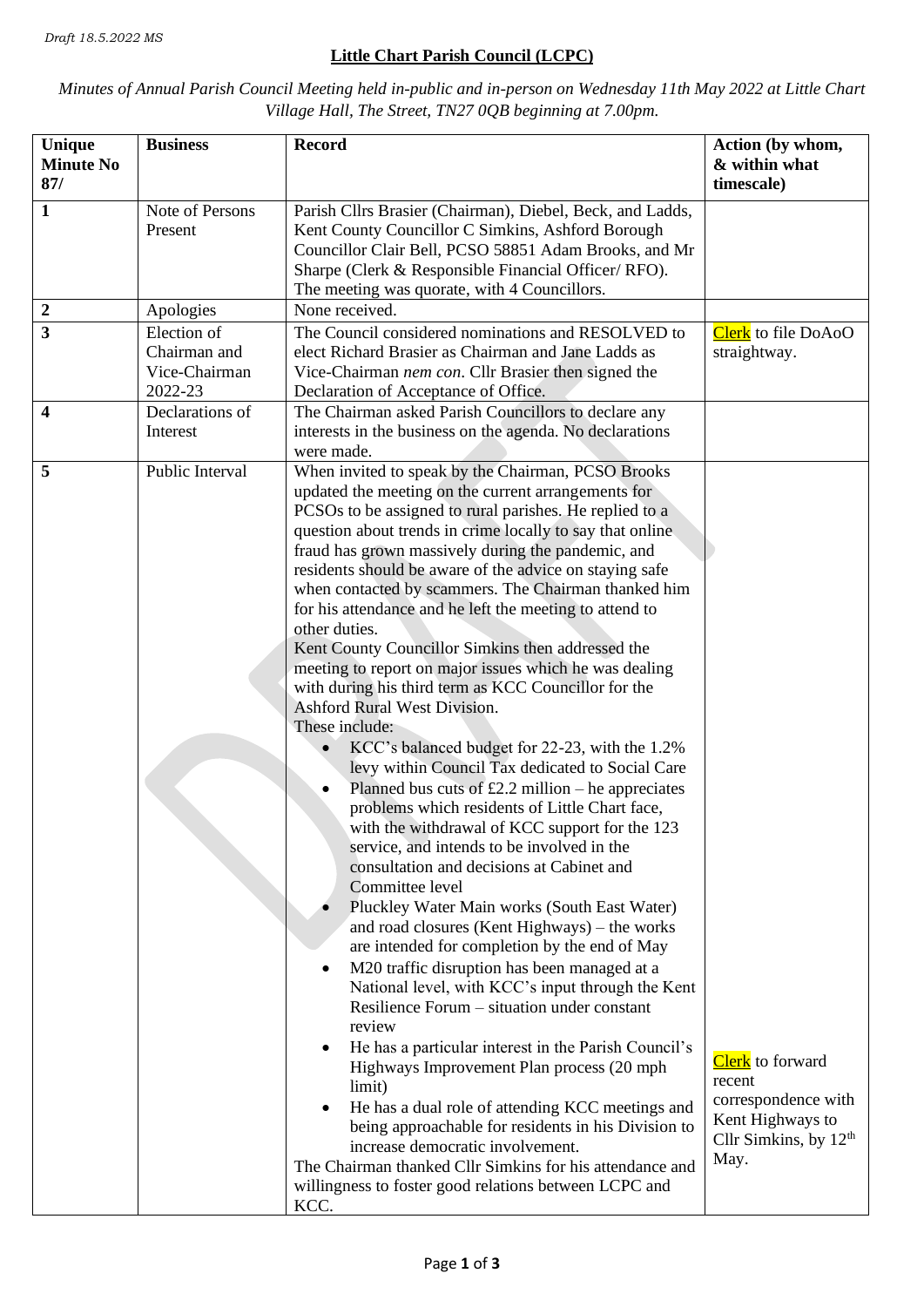| 6                | Minutes of last<br>meeting                       | Ashford Borough Councillor Clair Bell was able to report<br>that ABC has now adopted a 'hybrid' model for meetings<br>and decision-making, using online meetings software and<br>streaming for public attendance. It has again set the lowest<br>Borough/District level of Council Tax in Kent and<br>projected its income and expenditure in a 5-year plan. Its<br>development plans for Vicarage Lane and Lower High St<br>in Ashford Town Centre are proceeding, and it is looking<br>forward to inward investment in the town including a<br>sustainable 'factory for the future' new-build. Its<br>challenges include the halt imposed on new housebuilding<br>Planning approvals by the Stodmarsh National Nature<br>Reserve issue. This is being addressed by a project to<br>achieve 'nutrient neutrality' along the River Great Stour<br>involving strategic wetlands, in conjunction with other<br>Councils, Natural England and the Environment Agency.<br>ABC has joined the national effort to help refugees from<br>the Ukrainian conflict, while preserving its current<br>provision to address homelessness within the Borough.<br>Cllr Bell concluded by mentioning the Community<br>Governance Review underway by ABC, which gives an<br>opportunity to restructure Parish, Town and Community<br>Councils if a need is expressed.<br>Councillors thanked Cllr Bell for her report.<br>(At 19.34 Cllrs Simkins and Bell took their leave of the<br>meeting)<br>The minutes of the Parish Council Meeting (no 86) on 8 <sup>th</sup><br>March 2022 were AGREED as a true record and signed by<br>Cllr Brasier as the person presiding. | Clerk to place them<br>in the Minutes Book<br>& update website by                                                                 |
|------------------|--------------------------------------------------|---------------------------------------------------------------------------------------------------------------------------------------------------------------------------------------------------------------------------------------------------------------------------------------------------------------------------------------------------------------------------------------------------------------------------------------------------------------------------------------------------------------------------------------------------------------------------------------------------------------------------------------------------------------------------------------------------------------------------------------------------------------------------------------------------------------------------------------------------------------------------------------------------------------------------------------------------------------------------------------------------------------------------------------------------------------------------------------------------------------------------------------------------------------------------------------------------------------------------------------------------------------------------------------------------------------------------------------------------------------------------------------------------------------------------------------------------------------------------------------------------------------------------------------------------------------------------------------------------------------------------------------------------------|-----------------------------------------------------------------------------------------------------------------------------------|
| $\overline{7}$   | Matters arising                                  | None.                                                                                                                                                                                                                                                                                                                                                                                                                                                                                                                                                                                                                                                                                                                                                                                                                                                                                                                                                                                                                                                                                                                                                                                                                                                                                                                                                                                                                                                                                                                                                                                                                                                   | 28 <sup>th</sup> May.                                                                                                             |
| 8                | Committees and<br><b>Outside Bodies</b>          | Kent Association of Local Councils (Ashford Area<br>Committee) (KALC) – Cllr Brasier agreed to be LCPC<br>representative for 22/23.                                                                                                                                                                                                                                                                                                                                                                                                                                                                                                                                                                                                                                                                                                                                                                                                                                                                                                                                                                                                                                                                                                                                                                                                                                                                                                                                                                                                                                                                                                                     | <b>R</b> Brasier to attend<br>the KALC meeting<br>on Thursday 12 <sup>th</sup><br>May.                                            |
|                  | At 19.38 Parish Councillor Scott Rivolta arrived |                                                                                                                                                                                                                                                                                                                                                                                                                                                                                                                                                                                                                                                                                                                                                                                                                                                                                                                                                                                                                                                                                                                                                                                                                                                                                                                                                                                                                                                                                                                                                                                                                                                         |                                                                                                                                   |
| 8<br>(Continued) |                                                  | LCPC's Highways Improvement Plan Committee had not<br>met since the previous Parish Council meeting in March.<br>LCPC is awaiting a design statement from Kent Highways<br>for the 20 mph zone in The Street. A review of the Swan<br>Lane scheme, completed in FY21/22, concluded that it<br>had been mostly successful in influencing driver<br>behaviour around the hazardous T-junction and bend,<br>helped by the reduced traffic flows during the COVID<br>restrictions.<br>The Little Chart Village Hall Management Committee<br>(i.e. the Trustees of a registered charity) had sent in a<br>request, dealt with in Correspondence (below). One of that<br>Committee, acting in a personal capacity, had also asked<br>LCPC for a contribution towards the costs of providing a<br>Jubilee celebration at the Hall. After due debate,<br>Councillors RESOLVED to make a payment of £100 to<br>directly to Kaye Sowden in support of this event, under<br>the usual grant-in-aid conditions.                                                                                                                                                                                                                                                                                                                                                                                                                                                                                                                                                                                                                                                     | <b>R</b> Brasier to further<br>email Kent<br>Highways contact, as<br>soon as convenient.                                          |
| 9                | Delegations and<br>Responsibilities              | No delegated powers to the HIP Committee or the<br>Clerk/RFO were discussed. Cllr Diebel agreed to take a<br>particular interest in the Play Area, and Cllr Ladds a<br>particular interest in the insurance carried by LCPC.                                                                                                                                                                                                                                                                                                                                                                                                                                                                                                                                                                                                                                                                                                                                                                                                                                                                                                                                                                                                                                                                                                                                                                                                                                                                                                                                                                                                                            | <b>Clerk</b> to forward<br>completed insurance<br>documents<br>electronically to Cllr<br>Ladds after renewal<br>on 1st June 2022. |